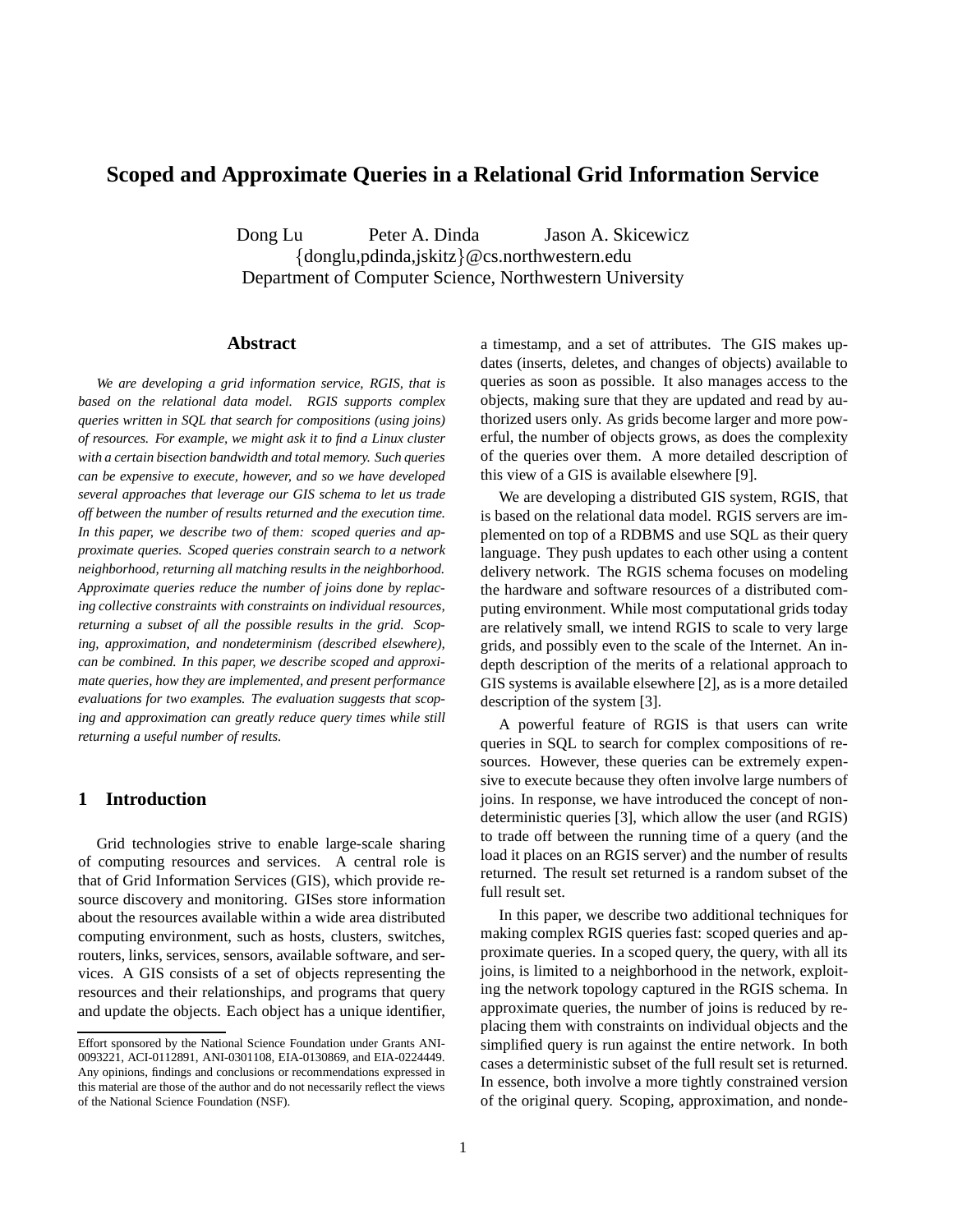

**Figure 1. Schematic of query semantics.**

terminism are orthogonal and can be combined. Figure 1 schematically illustrates the nature of these techniques.

Notice that with each technique it is possible that the query returns no results although results do exist for the full query. Scoped and approximate queries will always return the same results, while the nondeterministic query returns different results each time with high probability. Of course, any query involving scoping can also be iterated with randomly chosen scopes. Scoping is easy to implement, either by the system or the user, since it involves only the addition of constraints to the given query. Nondeterminism is relatively straightforward to implement by equijoining additional tables and placing constraints on values on those tables. Approximation involves a much more complex query rewrite because aggregate constraints must be translated into constraints on individual objects. However, because it eliminates joins, it has very dramatic effects on query time. RGIS uses methods as appropriate. RGIS also can hard-limit the running time of any query simply by killing it.

In the following, we first briefly describe the RGIS architecture and work related to it. Then we describe scoped and approximate queries in greater detail. Finally, we evaluate the performance of scoped, approximate, and scoped+approximate queries on two example queries.

# **2 Related work**

The grid computing community has seen an explosion of work on GIS systems. The most relevant systems to this work are Globus MDS2 [1], the Condor Matchmaker [11], Redline [7], and R-GMA [6].

MDS2 is based on LDAP and defines a schema (the attribute types) that can be associated with nodes in an LDAP tree. Queries are scoped to subtrees. In contrast, RGIS uses a relational data model with scoping possible with respect to the network topology that is modeled.

The Condor Matchmaker provides bi-partite matching of requests and offers, and was recently extended to support gang-matching [12] or more complex queries. Recently, Liu and Foster have proposed a matchmaking scheme and developed a system, Redline, in which the language for constraints enables the definition of constraint satisfaction problems (CSPs) [7].

R-GMA [6] is closest to our work in that it also proposes a relational data model for GIS systems. However, R-GMA currently focuses on dynamic properties of resources (e.g., load), while RGIS focuses currently on relatively static properties (e.g., memory). Both systems are evolving to unify static and dynamic information, however. Our second difference is RGIS's support for nondeterministic, scoped, and approximate queries, as described here and in an earlier paper [3].

Interestingly, by enabling what we call compositional queries, the Condor Matchmaker with gang-matching, Redline, R-GMA, and RGIS run into the same problem: the exploding cost of query execution. Each system deals with this problem in a different, heuristic manner. This paper describes and evaluates scoping and approximation, two of RGIS's approaches to this problem.

### **3 RGIS system architecture**

An RGIS server is built around an RDBMS system. At the present time, we use Oracle 9i Enterprise Edition, but our system could also be based on other RDBMS systems. RGIS includes a type system to identify a wide range of components including hosts, routers, switches and hubs at layers 2 and 1, links at layers 3 through 1, paths at layer 3, benchmarks, operating systems, operating system vendors and versions, switches, switch vendors, software modules, running software, and communication endpoints. The RGIS schema includes the sequences, tables, constraints, triggers, and indices that represent our grid modeling efforts. Given transactional updates, the constraints and triggers are designed to keep the database in a consistent state.

Layered on top of the RDBMS front-end is a query manager/rewriter, and an update manager, which provide the core interfaces to the system. The goal of the query manager/rewriter is to shape the query workload so that it can be effectively executed by the RDBMS. It is here that nondeterministic, scoped, and approximate queries are implemented.

An RGIS server serves a site and can be scaled by using more powerful implementations of the underlying RDBMS and the hardware it runs on. A site's RGIS server is responsible for the query workload produced by the site and for maintaining a replica of information about friendly remote sites so that queries can also be posed against those sites. To make this this possible, each RGIS server pushes locally occurring updates to friendly remote RGIS servers, providing weak consistency among mutually friendly servers. A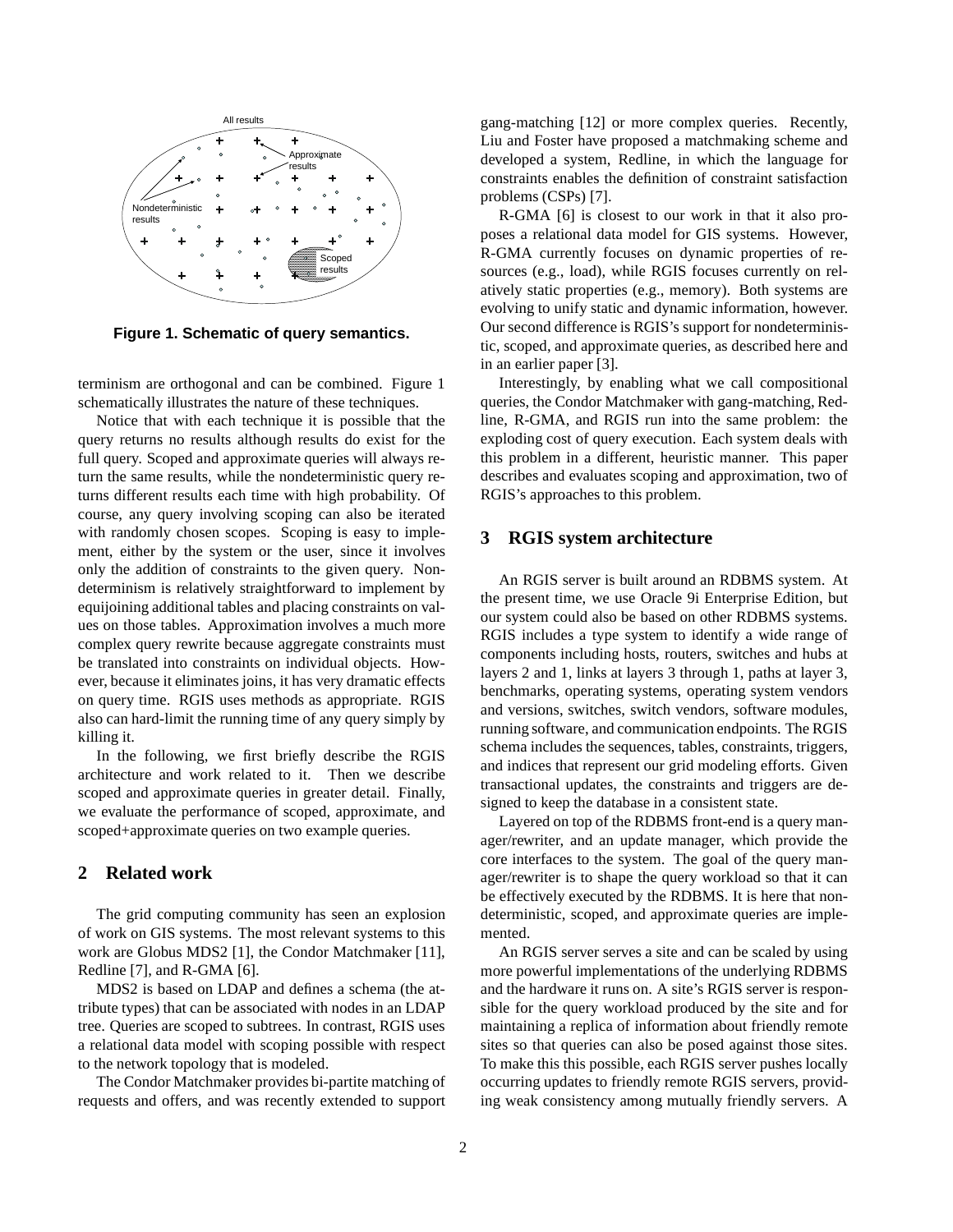|                                                       |        | <b>SELECT</b>                                |                                               |  |
|-------------------------------------------------------|--------|----------------------------------------------|-----------------------------------------------|--|
|                                                       |        | R.DISTIP, H1.DISTIP                          |                                               |  |
| SELECT [APPROXIMATELY]                                |        | <b>FROM</b>                                  |                                               |  |
| h1.distip, h2.distip                                  |        | HOSTS H1, IPLINKS L1, ROUTERS R              |                                               |  |
| <b>FROM</b>                                           |        | <b>WHERE</b>                                 |                                               |  |
| hosts h1, hosts h2, iplinks 11, iplinks 12, routers r |        | H1.MEM MB>=512 AND H1.OS='LINUX'             |                                               |  |
| <b>WHERE</b>                                          |        | AND L1.BW $MBS \geq 100$                     |                                               |  |
| h1.mem mb+h2.mem mb>= $1024$                          |        | AND ((L1.SRC=R.DISTIP AND L1.DEST=H1.DISTIP) |                                               |  |
| and h1 os='linux' and h2 os='linux'                   |        |                                              | OR (L1.DEST = R.DISTIP AND L1.SRC=H1.DISTIP)) |  |
| and ((11.src=r.distip and 12.src=r.distip             |        | <b>AND R DISTIP IN</b>                       |                                               |  |
| and 11.dest=h1.distip and l2.dest=h2.distip)          |        | <b>(SELECT)</b>                              |                                               |  |
| or (11.dest=r.distip and 12.dest=r.distip             |        |                                              | R.DISTIP FROM HOSTS H1, IPLINKS L1, ROUTERS R |  |
| and 11.src=h1.distip and 12.src=h2.distip))           |        | <b>WHERE</b>                                 |                                               |  |
| and h1.distip<br>$\bigcirc$ h2.distip                 |        | H1.MEM MB>=512 AND H1.OS='LINUX'             |                                               |  |
| [SCOPED BY r.distip=X]                                |        | AND L1.BW MBS>=100                           |                                               |  |
| <b>WITHIN</b>                                         |        |                                              | AND ((L1.SRC=R.DISTIP AND L1.DEST=H1.DISTIP)  |  |
| Original<br>100 seconds:                              |        |                                              | OR (L1.DEST = R.DISTIP AND L1.SRC=H1.DISTIP)) |  |
|                                                       |        | <b>GROUP BY</b>                              |                                               |  |
|                                                       |        | <b>R DISTIP</b>                              |                                               |  |
|                                                       |        | HAVING COUNT(*) $>= 2$ )                     |                                               |  |
| <b>SELECT</b>                                         |        | <b>ORDER BY</b>                              |                                               |  |
| H1.DISTIP. H2.DISTIP                                  |        | <b>R.DISTIP:</b>                             | Approximate                                   |  |
| <b>FROM</b>                                           |        |                                              |                                               |  |
| HOSTS H1. HOSTS H2. IPLINKS L1. IPLINKS L2. ROUTERS R |        | <b>SELECT</b>                                |                                               |  |
| <b>WHERE</b>                                          |        | <b>H1 DISTIP</b>                             |                                               |  |
| H1.MEM MB+H2.MEM MB>=1024                             |        | <b>FROM</b>                                  |                                               |  |
| AND H1 OS='LINUX' AND H2 OS='LINUX'                   |        | HOSTS H1. IPLINKS L1. ROUTERS R              |                                               |  |
| AND ((L1.SRC=R.DISTIP AND L2.SRC=R.DISTIP             |        | <b>WHERE</b>                                 |                                               |  |
| AND L1.DEST=H1.DISTIP AND L2.DEST=H2.DISTIP)          |        | H1.MEM MB>=512 AND H1.OS='LINUX'             |                                               |  |
| OR (L1.DEST=R.DISTIP AND L2.DEST=R.DISTIP             |        | AND L1.BW $MBS \ge 100$                      |                                               |  |
| AND L1.SRC=H1.DISTIP AND L2.SRC=H2.DISTIP))           |        | AND ((L1.SRC=R.DISTIP AND L1.DEST=H1.DISTIP) |                                               |  |
| AND H1 DISTIP<>H2 DISTIP                              |        |                                              | OR (L1.DEST = R.DISTIP AND L1.SRC=H1.DISTIP)) |  |
| AND L1.BW $MBS \ge 100$ AND L2.BW $MBS \ge 100$       |        | <b>AND R DISTIP=X</b>                        |                                               |  |
| AND R.DISTIP = $X$ :                                  | Scoped | AND ROWNUM $\leq 2$                          | Scoped+Approximate                            |  |

**Figure 2. Cluster finder query and its implementation as a scoped, approximate, and scoped approximate queries.**

more detailed description of the distributed RGIS system architecture is available [3].

Like nondeterministic queries, scoped queries return a subset of all possible results. We also exploit the network structure by approximating large joins with complex constraints with smaller joins and simpler constraints. Approximate queries return a set of results that overlaps with the set of all possible results. The remainder of this paper focuses on scoped and approximated queries.

# **4 Scoped and approximate queries**

Parallel and distributed applications are often not interested in individual resources *per se*, but rather in compositions of them. For example, suppose a data parallel program has been compiled to run on two processors. At startup, it will want to ask questions such as "find me a Linux cluster of two machines with a total memory of at least 1 GB, all with at least 100 mbit links to a common router". Such questions can be readily posed to RGIS using SQL SELECT statements, as can be seen by the upper left query shown in Figure 2. This *cluster finder query* answers the above question and it can be mechanically extended to search for N-host clusters.

In general, SQL lets the application or user combine multiple resources in arbitrary ways because it essentially provides set (bag) operations. Unfortunately, such queries can be very expensive to execute. In the worst case, the query cost can grow exponentially with the number of joins. Notice that the two-host cluster finder query involves a five-way join. In general, an  $N$ -host version of the query would involve  $(2N + 1)$ -way join. Not only must individual queries execute in short periods of time, an RGIS server must also be able to handle the query workload of a whole site. If we support such queries directly, we would quickly start to disappoint users and would also overload the RGIS server.

# **Scoped queries**

It is a common misconception that, unlike hierarchical data models, it is impossible to scope queries in the relational data model. In actuality, it is schema-dependent. Because the RGIS schema models the network, it is possible to scope queries with respect to the network of the grid, either by prefix-matching against IP addresses or by rooting the query at a router or switch. As shown in the query in the lower left of Figure 2, scoping is achieved by constraining the choice of router to one particular router.

A scoped query may return no results if the router does not have a set of machines that meets the constraints. The user may issue the query iteratively with a list of routers known to him, or have the system issue it repeatedly with randomly chosen routers until a match is found.

#### **Approximate queries**

The main idea behind approximate queries is to minimize the number of joins by rewriting SQL queries with tighter constraints which return a result set that is a deterministic subset of the full result set. Consider an example query in which we seek to find  $N$  machines with total memory greater than or equal to  $m$  MB. In this simple example the original SQL query will execute a N way join. A valid approximation of this query is to find  $N$  machines each with memory greater than or equal to  $m/N$  MB. The approximation is valid in that those  $N$  machines must also be a row of the result set of the original query. It is an approximation in that the constraints are stronger. A solution in which  $N/2$  machines have  $4m/3N$  MB and  $N/2$  have  $2m/3N$  would be found by the original query but not by the approximate query. Also note that we must know the semantics of the particular resource (hosts and their memory) to know whether the transformed query makes sense. The upshot is that we can quickly compute a result set that is a deterministic subset of that of the original query without any join operations. This makes the query much faster and improves the scalability of the system.

The upper right hand query in Figure 2 shows an example of an approximate query. Notice that the number of tables joined is three (with an additional 3-way join in the sub select). This is fixed regardless of the number of hosts in size of the cluster. A cluster finder query that looks for 64 machines would also involve the same joins. In the query,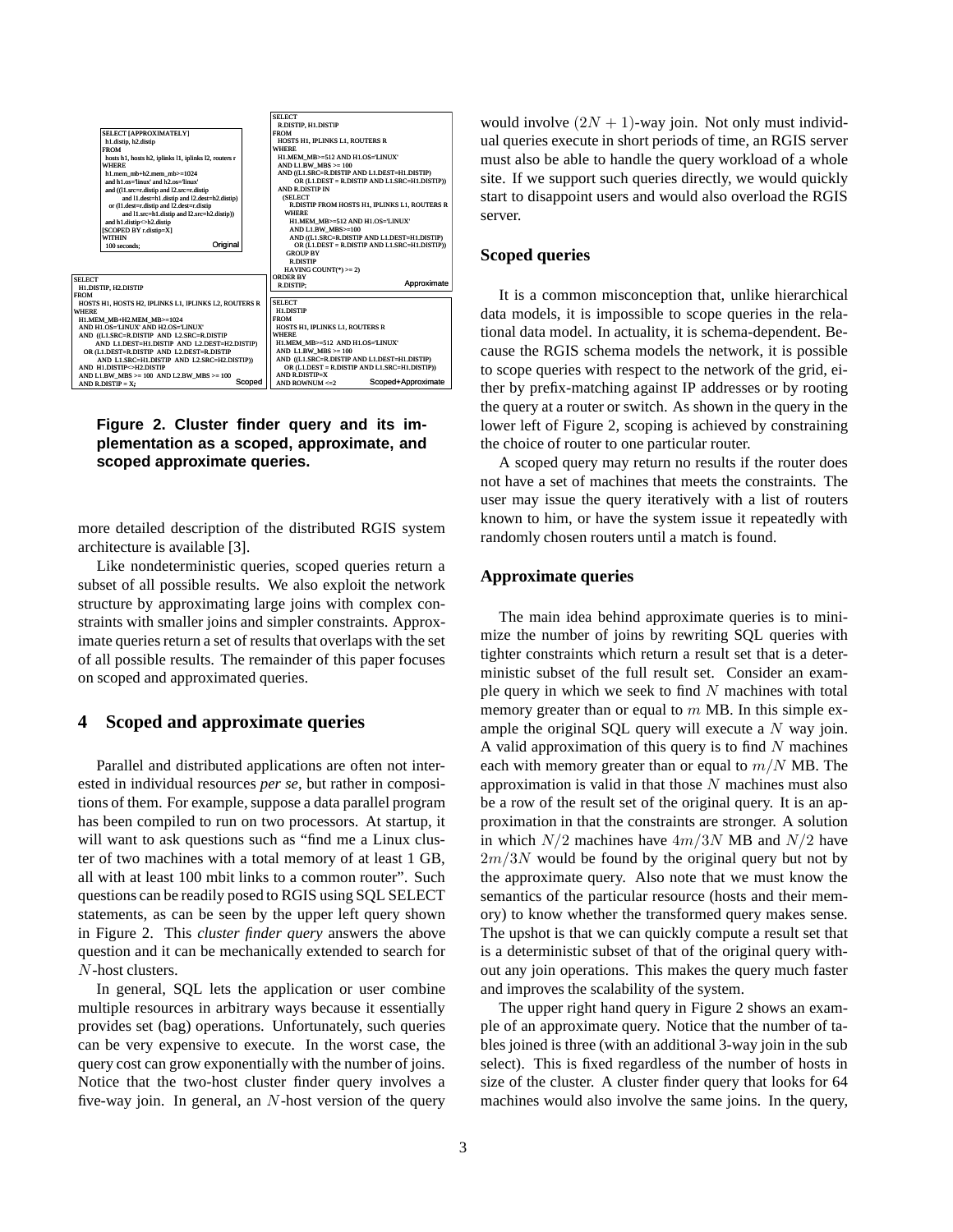the sub select returns those routers that have at least  $N = 2$ appropriate machines attached to them, and the main select returns all those machines ordered by their router.

### **Scoped approximate queries**

Scoping and approximation are orthogonal and can be combined, as they are in the lower right query of Figure 2. In this query, the entire sub select of the approximate query is replaced by the router to which the query is scoped. The query now involves only a three-way join. Instead of looking for two machines with total memory of 1GB, the approximation query looks for two machines that each have memory bigger than half of a GB, which is a deterministic subset of the original query results. This query can be extended to N host clusters in the following way.

To find a cluster of  $N$  qualified machines that are connected to one router, we first randomly choose a router (or iterate through a list provided by the user). We then perform the three-way join query, with ROWNUM $\leq N$ , to find possible combinations of hosts in the LAN. This process repeats until we find a router with  $N$  appropriate hosts attached, we run out of routers with no results found, or we run out of time. Notice that for any arbitrary  $N$ , the query remains a fixed three-way join. With the original SQL query, we would need a  $2N + 1$ -way join to find a N machine cluster, which is of course extremely expensive. If random routers are chosen, then we essentially randomly sample the result set of the approximate query (upper right), which is itself a deterministic subset of the full result set.

It is important to note that query time is largely dependent on the number of routers (or LANs) that we must search before we find one with enough appropriate hosts, which in turn is affected by the distribution of machine and network characteristics in the database. The query itself is also a factor. Query times will also vary based on the size of the cluster requested and the required resources on each of the hosts of the cluster. In what follows, we attempt to estimate the expected number of LANs that must be searched in order to obtain an appropriate result.

We would like to know the expected number of LANs that must be searched in order to find a cluster of  $N$  hosts in an M host LAN. As an example, suppose that we want each host to have at least 512 MB of memory, run the operating system Linux, and have a link bandwidth of at least 100 Mbps. To find the expected number of LANs searched, we must first know the a-priori probabilities of matching the memory size, operating systems and link bandwidth constraints. We can perform online queries to estimate these probabilities. We assume that these probabilities are independent, an assumption that is basically true in our database but may not be valid in all cases. We can find the probability that a host meets the constraints by

$$
P_{mo} = P(mem \ge 512)P(OS = LINUX)P(BW \ge 100)
$$
\n<sup>(1)</sup>

To find  $N$  qualified hosts in an  $M$  host LAN, we use the Bernoulli process:

$$
P(num = N) = {M \choose N} P_{mo}^N (1 - P_{mo})^{M - N}
$$
 (2)

To find the probability that there are more than  $N$  qualified hosts in the LAN we sum up the probabilities from  $N$  to  $M$ as these satisfy our query:

$$
P_{lan} = \sum_{num=N}^{M} P(num = N)
$$
 (3)

The expected number of LANs we need to search is then given by

$$
ExpectedNum = \frac{1}{P_{lan}}\tag{4}
$$

We believe that the assumptions and model are reasonable in most cases, but some tests show discrepancy. The discrepancy is likely caused by the assumption that the probabilities of meeting constraints are independent. There can be weak dependences among them. We are currently in the process of improving the model.

#### **Nondeterministic scoped approximate queries**

In addition to scoping and approximation, nondeterminism can also be used orthogonal. Our proposed extended query syntax is as follows:

```
select
 [nondeterministically]
 [approximately]
  result_spec
from
  join_spec
where
  where clause
[scoped by scope_clause]
[within x seconds]
```
In Section 5, we evaluate the performance of scoped, approximate, and scoped approximate queries and show that they can quickly return useful results in situations where the full query cannot be executed in a reasonable amount of time.

# **Time-bounded queries**

In our current implementation, we can time-bound queries posed to the system. The query manager/rewriter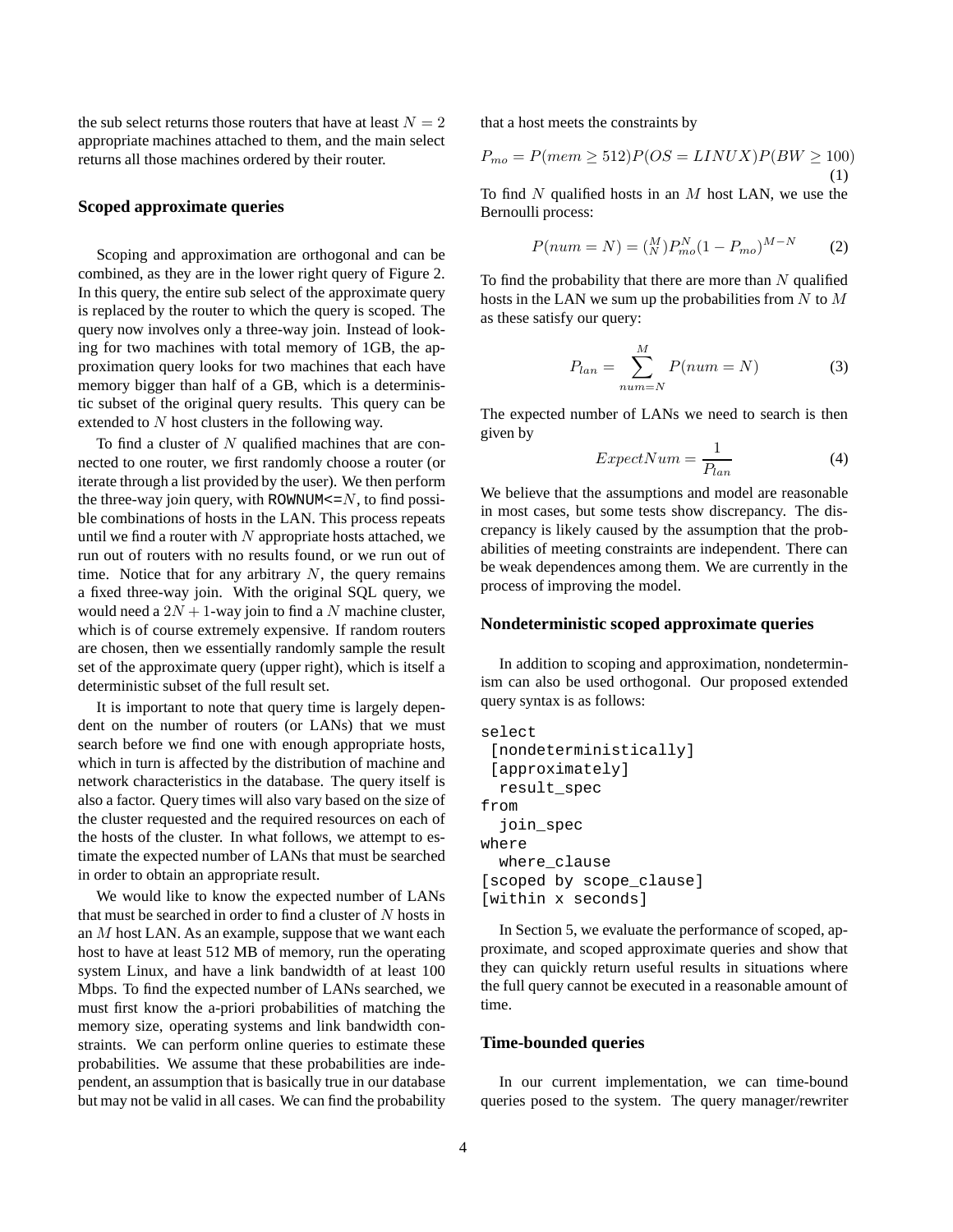

#### **Figure 3. Non-network query and implementation as a scoped approximate query.**

starts the query as a child process, and is allowed to run until the deadline is exceeded. If the query completes before that time, it returns the result set to the parent which then forwards the results to the caller. If it runs out of time, it is killed and no result set is returned.

#### **Non-network example**

Figure 3 shows a second example. Here we search for two machines with a total memory size greater than or equal to 1 GB and a total disk size greater than or equal to 160 GB. Since there is no network constraint, the scoped approximate query boils down to finding the first two hosts that meet the individual constraints. No joins at all are involved.

#### **Limitations of scoped and approximate queries**

There are mainly two limitations of scoped and approximate queries. The first is that the returned results are a subset of the original query. Thus, it is possible to return *no* results while in fact results exist for the given query. This possibility depends heavily on the query itself and the distribution of host attributes inside the database. Second, not all queries can be approximated or scoped. In other words, there certainly are situations in which there is no way to avoid or minimize the use of joins. Nonetheless, many queries can have their running times dramatically reduced through combinations of scoping, approximation, nondeterminism, and, of course, time-bounding. One proposed strategy is to first apply scoping, if possible, then rewrite the query to an approximate form, if possible. If the approximate query runs for too long or returns no results, step back and apply nondeterminism to it. If there are no results, apply nondeterminism to the original or scoped query.

#### **5 Experimental Results and Evaluation**

The goal of the experiments is to evaluate how the performance of scoped, approximate, and scoped approximate

| <b>Hosts</b>                         |                                  | O NW NM NL SW SM SL |  |       |       |
|--------------------------------------|----------------------------------|---------------------|--|-------|-------|
|                                      | 9.8K 8.915 -2.49 1 7 7 40 30 200 |                     |  |       |       |
| 101.2K 8.915 -2.49 1 23 22 40 30 200 |                                  |                     |  |       |       |
|                                      | 980K 8.915 -2.49 1 70 70         |                     |  | 40 30 | - 200 |

# **Figure 4. Parameters passed to GridG to generate 3 different sizes of synthetic grids.**

queries on RGIS depends on the database size, the complexity of the query, and the load on the server. We use two different queries in our evaluation, the cluster-finder and non-network queries in the previous section. The first looks for sets of Linux hosts meeting total memory and individual link bandwidth requirements that are all connected to a common router. The second query looks for groups of hosts that meet a total memory and disk requirement. Similar to earlier GIS evaluation work [14], our evaluation metric is the average response time from the users perspective.

Our first step is to populate the database. We do this with GridG [8], a tool for generating realistic synthetic computing grids. GridG generates a grid as an annotated graph in which hosts, routers and other network devices are represented as nodes. The topology has a hierarchical structure but also conforms to the power laws that have been found in the Internet topology [5]. Annotations include memory, clock speed, cpu type, number of CPUs, operating system type, link bandwidths, router bandwidths, etc.

GridG network topologies are configured using eight parameters. Six determine the hierarchical structure of the generated grid (these are passed to the underlying Tiers generator [4]) and the remaining two determine the parameters of outdegree power law of the Internet topology (our extension). The eight parameters are:  $\alpha$  (constant in outdegree law), O (outdegree exponent), NW (maximum number of WANs), NM (maximum number of MANs per WAN), NL (maximum number of LANs per MAN), SW (maximum number of nodes per WAN), SM(maximum number of nodes per MAN), and SL (maximum number of nodes per LAN). Figure 4 shows the specific parameters used to generate the three synthetic grids used in our experiments. The hierarchical parameters are based on requirements for the total number of hosts. The values of  $\alpha$  and  $\ddot{O}$  in the table are from a measured router-level Internet topology discussed by Faloutsos, et al [5]. Memory size distributions are determine from Smith, et al's MDS data [13].

Unless otherwise noted, our experimental infrastructure is based on Oracle 9i Enterprise Edition running Red Hat Linux 7.1 on a dedicated Dell PowerEdge 4400 server. The server has two 1 GHz Xeon processors, 2 GB of main memory, and a PERC3DI RAID controller producing about 240 GB of RAID 5 storage over eight 36 GB U3 SCSI disks. Each test is performed 25 or 100 times and we provide the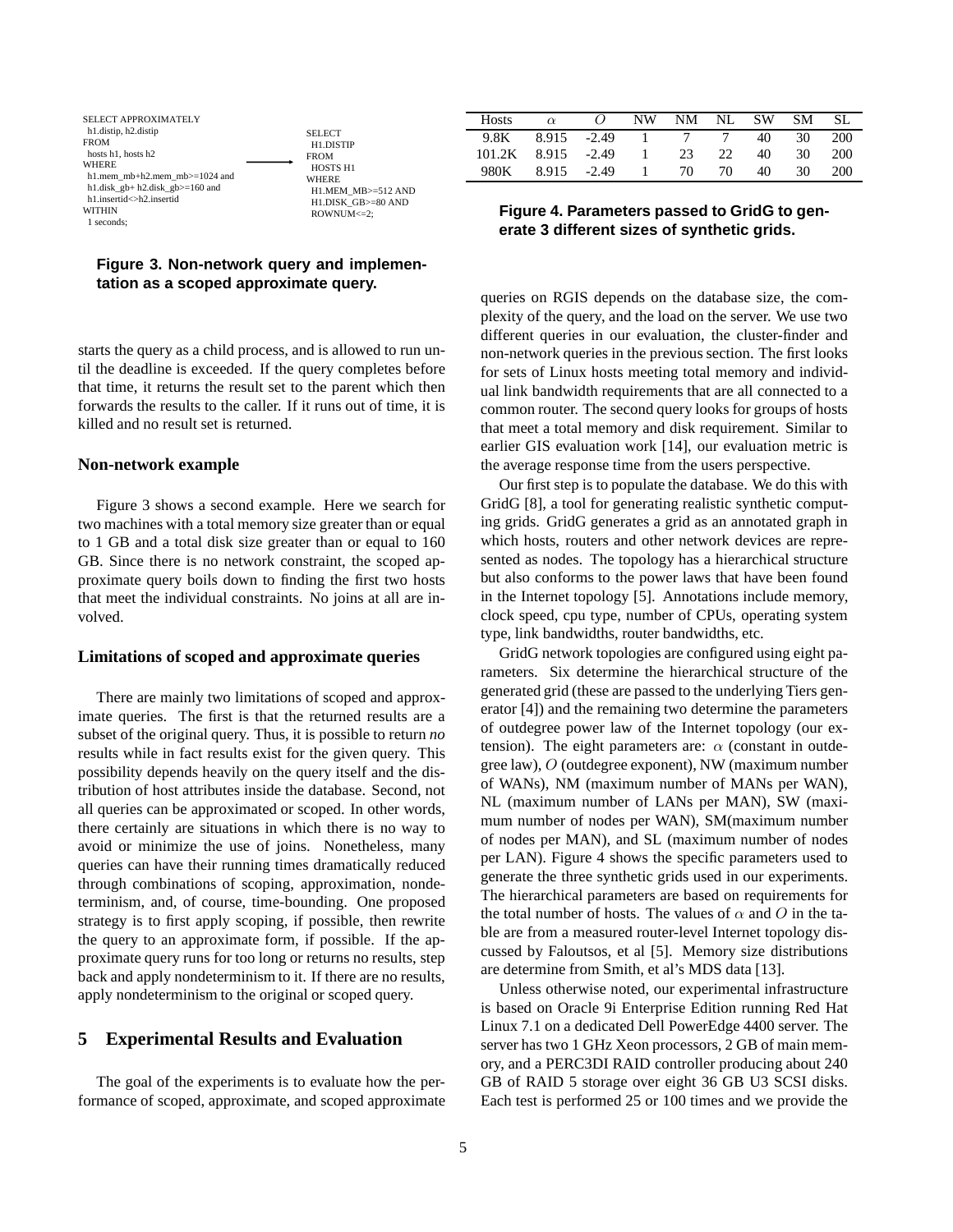|         | <i>Technique</i> |         |        |                   |  |  |
|---------|------------------|---------|--------|-------------------|--|--|
| Cluster | Standard         | Scoped  | Approx | $S\text{coped} +$ |  |  |
| Size    | SQL query        | query   | query  | Approx query      |  |  |
| 2       | 21.44            | 2.27    | 7.62   | 1.16              |  |  |
| 4       | >7200            | 2047.93 | 7.48   | 1.32              |  |  |
| 8       | > 9000           | >3600   | 7.46   | 1.43              |  |  |
| 16      | N/A              | >3600   | 7.51   | 1.45              |  |  |
| 32      | N/A              | >3600   | 7.65   | 5.96              |  |  |
| 64      | N/A              | >3600   | >120   | 9.58              |  |  |

**Figure 5. Cluster finder query times in seconds for the four query techniques for a database populated with 9.8K hosts. In the figure,** *N/A* **represents those tests that were not run due to expected extremely long query times.**

average behavior. We limit all the tests to return one set of results to keep conformity between each of the experiments.

## **Cluster finder**

In this experiment, we measured the response time of original, scoped, approximate, and scoped approximate versions of the cluster-finder query as a function of database size and query complexity (number of hosts). Because of time limitations, our data compares all versions on the small grid (9.8K hosts), but only the original (slowest) and scoped approximate (fastest) versions on the larger grids.

For each database size, cluster finder searches for an N host Linux cluster with link bandwidths  $\geq 100$  Mbps, and total memory  $> 512N$ . In our database each LAN is represented as a star with a router located at the center and the LAN links are full duplex. Given this, the link constraint is equivalent to a bisection bandwidth constraint of  $> 100N$ Mbps.

Figure 5 shows a table of the average response times for each of the different versions of the query run on the small grid. Each query type that produce results, either an average or a limit, was run twenty-five times and an average value computed over the runs. When going from standard SQL queries to scoping, there is not much performance gain in terms of response time due to the presence of N-way joins in each. When moving to the approximate-only query without scoping, the queries scale well with increased cluster size. Only after the 32 node cluster search does the response time become unscalable. When mixing the scoped and approximate techniques, as shown in the last column of the table, it is seen that this provides not only the greatest gain in terms of response time, but scales extremely well as the cluster size increases. We can readily see that as cluster size grows, the spread between the techniques grows dramatically, with the ranking from slowest to fastest being: original, scoped,



**Figure 6. Cluster finder query time vs. cluster size with 9.8K hosts (scoped approximate).**



**Figure 7. Cluster finder query time vs. cluster size with 101K hosts (scoped approximate).**

approximate, and scoped+approximate. In the remainder of this Section, we concentrate on the performance of the scoped approximate query (fastest).

Figures 6, 7 and 8 show the average response time, average number of LANs searched, and average time to search a LAN versus the size of cluster requested for the three different grid sizes. The scoped approximate queries always perform a three-way join, while the original queries perform a  $2N + 1$ -way join. The bigger the cluster size, the more benefit we get from scoped approximate queries.

An interesting trend in the Figures is that as the grid grows in size, the expected number of LANs that must be searched decreases. In addition, the average request time per LAN scales relatively linearly as the cluster size increases. In the worst case we studied (64 node cluster, 980K hosts) the average time of the request is less than 70 seconds, which is remarkably faster than the >> 2000 second times seen by the original query.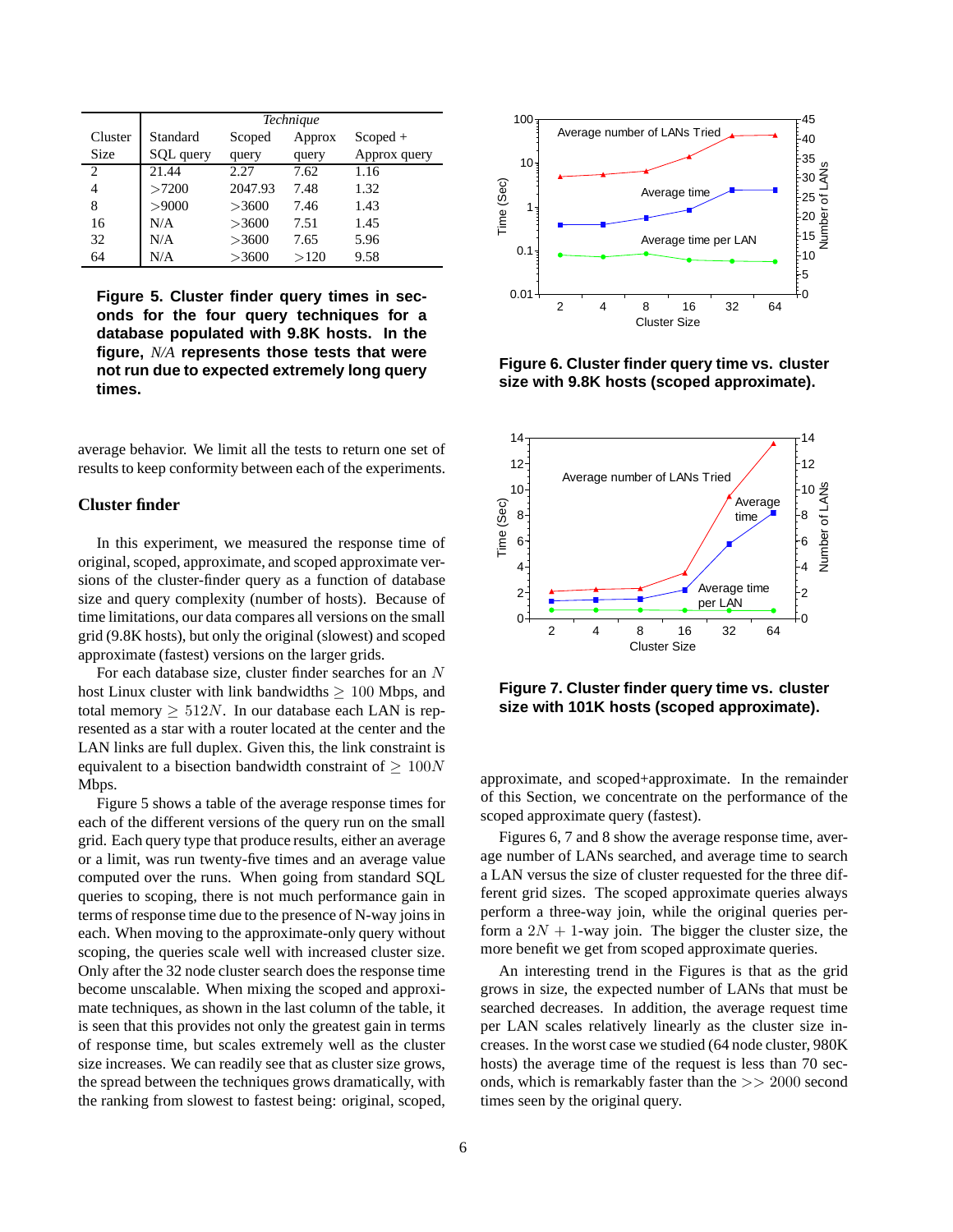

**Figure 8. Cluster finder query time vs. cluster size with 980K hosts (scoped approximate).**



**Figure 9. Non-network query response time vs. number of hosts with 9.8K hosts (scoped approximate).**

#### **Non-network example**

Here we evaluate the performance of original and scoped approximate versions of a query that searchs for  $N$  hosts with a total memory  $\geq 512N$  MB and total disk  $\geq 80N$ , Figure 3. The same grids are used as before. Figures 9, 10 and 11 show the average response time of both versions of the query for all three grid sizes. With the scoped approximate query, we have entirely elliminated all joins for this query, hence the performance is virtually constant with increasing numbers of hosts. In contrast, the original query can potentially scale exponentially.

### **Queries with multiple users and update load**

GIS systems must scale in the presence of multiple concurrent users and under update load [10]. Hence we seek here to understand how multiple scoped approximate



**Figure 10. Non-network query response time vs. number of hosts with 101K hosts (scoped approximate).**



**Figure 11. Non-network query response time vs. number of hosts with 980K hosts (scoped approximate).**

queries interact with each other and with updates. To study this we used the small grid (9.8K hosts) with update load that consists of a process continusly doing transactional updates of the disk size of randomly selected hosts.

In Figure 12, multiple users are iteratively issuing scoped approximate cluster finder queries that are each searching for Linux clusters with 64 nodes, link bandwidths of  $\geq 100$ Mbps, and a total memory of  $512 * 64$  MB. We plot their average response time as a function of the number of concurrent users. Figure 13 is identical except here we run the non-network query trying to find  $N$  hosts with a total memory  $\geq 64 * 512$  MB. We observe that the updating process can slow down the information server, but the effect is stable and no worse than a 10 percent degradation in most circumstances. How well multiple queries scale depends very much on their nature. The case of the non-network query, no joins are being done, which we expect dramati-